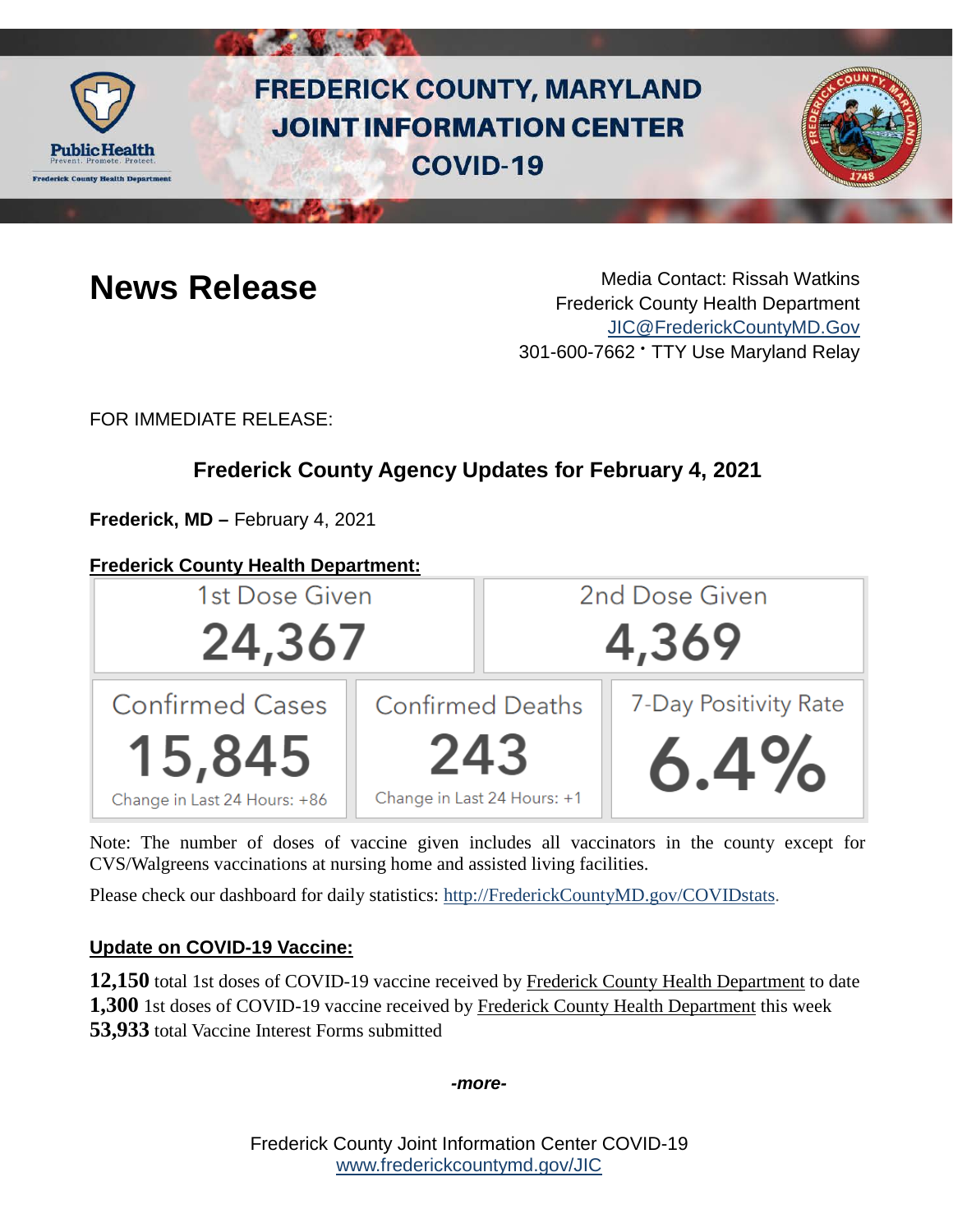

## **Page 2/JIC**

*Currently eligible:* People in groups 1A, 1B, and 1C are currently eligible, but there is not enough vaccine for everyone who is eligible. Once your group is eligible, it continues to stay eligible.

*Currently vaccinating:* Frederick County Health Department is currently vaccinating people in group 1A and 1B, including those who are 75 years and older who live or work in Frederick County, and educators.

#### *Current Process - Pre-Registering System*

Anyone who lives or works in Frederick County who is interested in getting COVID-19 vaccine should complete the Vaccine Interest Form in the blue box on our [Vaccine webpage.](https://health.frederickcountymd.gov/629/COVID-19-Vaccine)

#### **Completing this form does NOT make an appointment for you to get the vaccine.**

- o We will contact people who have registered on this form by priority group as we receive more vaccine.
- o You will be contacted by the email you provide in the form. When you are contacted, you will need to register for your appointment online.
- o **You only need to complete the form once to be pre-registered.** If you need to change your priority group, please complete a new form.
- o It may be several days, weeks, or longer until you are contacted since it depends on vaccine availability.
- o If you receive an email with a link to a clinic, please *do not share that link*. Sharing or posting clinic links takes appointments away from people who are in higher priority groups and is not fair for others. Please be considerate of our community.

#### *Frequently Asked Question:*

- I've already had COVID-19, do I need to get the vaccine?
	- o Due to the severe health risks associated with COVID-19 and the fact that reinfection with COVID-19 is possible, you should be vaccinated regardless of whether you already had COVID-19 infection. You can get your COVID-19 vaccination once you have ended your isolation. If you were treated for COVID-19 symptoms with monoclonal antibodies or convalescent plasma, you should wait 90 days before getting a COVID-19 vaccine. Talk to your doctor if you are unsure what treatments you received or if you have more questions about getting a COVID-19 vaccine.
- Do I need to wear a mask and avoid close contact with others if I've had 2 doses of the vaccine?
	- o At this time, everyone should continue to wear face coverings and stay distanced from others even after being vaccinated. State regulations still require these actions in public. Future guidance will be given when these actions can stop.

#### *-more-*